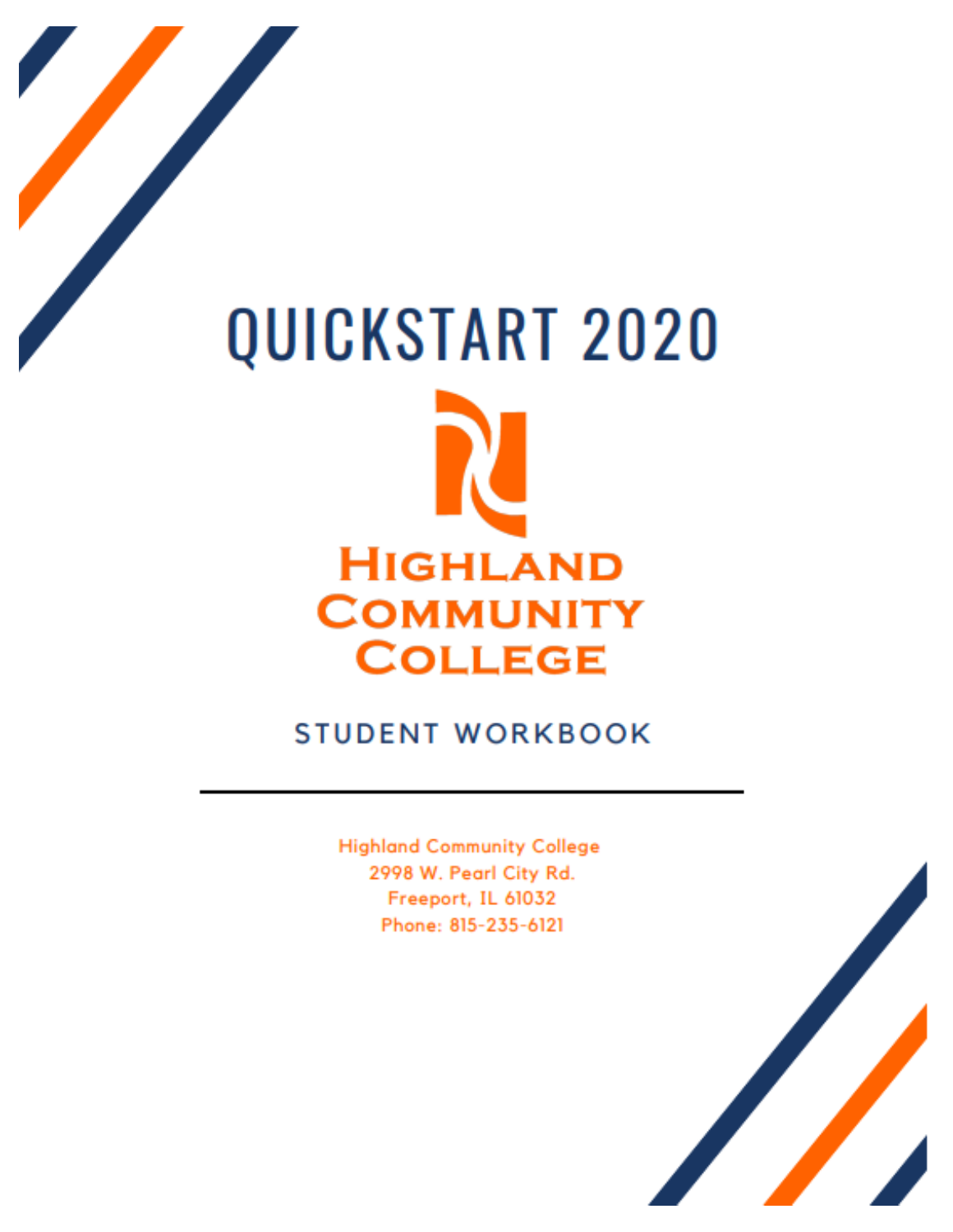# **Getting Started**

| <b>Educational Objective</b>                                            |          |           | <b>ADVISOR NOTES:</b> |
|-------------------------------------------------------------------------|----------|-----------|-----------------------|
| Transfer to a four-year college to pursue a bachelor's degree           |          |           |                       |
| Transfer College:<br>Major:                                             |          |           |                       |
| Complete a career program to prepare for a job                          |          |           |                       |
| Career Program:                                                         |          |           |                       |
| Undecided                                                               |          |           |                       |
| <b>Test Scores</b>                                                      |          |           | <b>ADVISOR NOTES:</b> |
| Have we received your ACT Scores?                                       |          |           |                       |
| Math:<br>English:                                                       | Reading: | Geometry: |                       |
| We have not yet received your ACT Scores.                               |          |           |                       |
| Compass Placement Test Results (if Applicable).                         |          |           |                       |
| English:<br>Math:                                                       | Reading: |           |                       |
| <b>High School Transcript</b>                                           |          |           | <b>ADVISOR NOTES:</b> |
| We have received an official copy of your final high school transcript. |          |           |                       |
| We have not received your official final high school transcript         |          |           |                       |
| <b>First Semester of Classes</b>                                        |          |           | <b>ADVISOR NOTES:</b> |
| 1. -                                                                    |          |           |                       |
| $2. -$                                                                  |          |           |                       |
| $3. -$                                                                  |          |           |                       |
|                                                                         |          |           |                       |
|                                                                         |          |           |                       |
| $6.$ $\overline{\phantom{a}}$                                           |          |           |                       |
| <b>Financial Aid</b>                                                    |          |           | <b>ADVISOR NOTES:</b> |
| I have submitted my FAFSA to Highland Community College (001681)        |          |           |                       |
| <b>Date Submitted:</b>                                                  |          |           |                       |
| I do not qualify for Financial Aid.                                     |          |           |                       |
| My bill was paid in full/payment plan was set up on :                   |          |           |                       |
|                                                                         |          |           |                       |
|                                                                         |          |           |                       |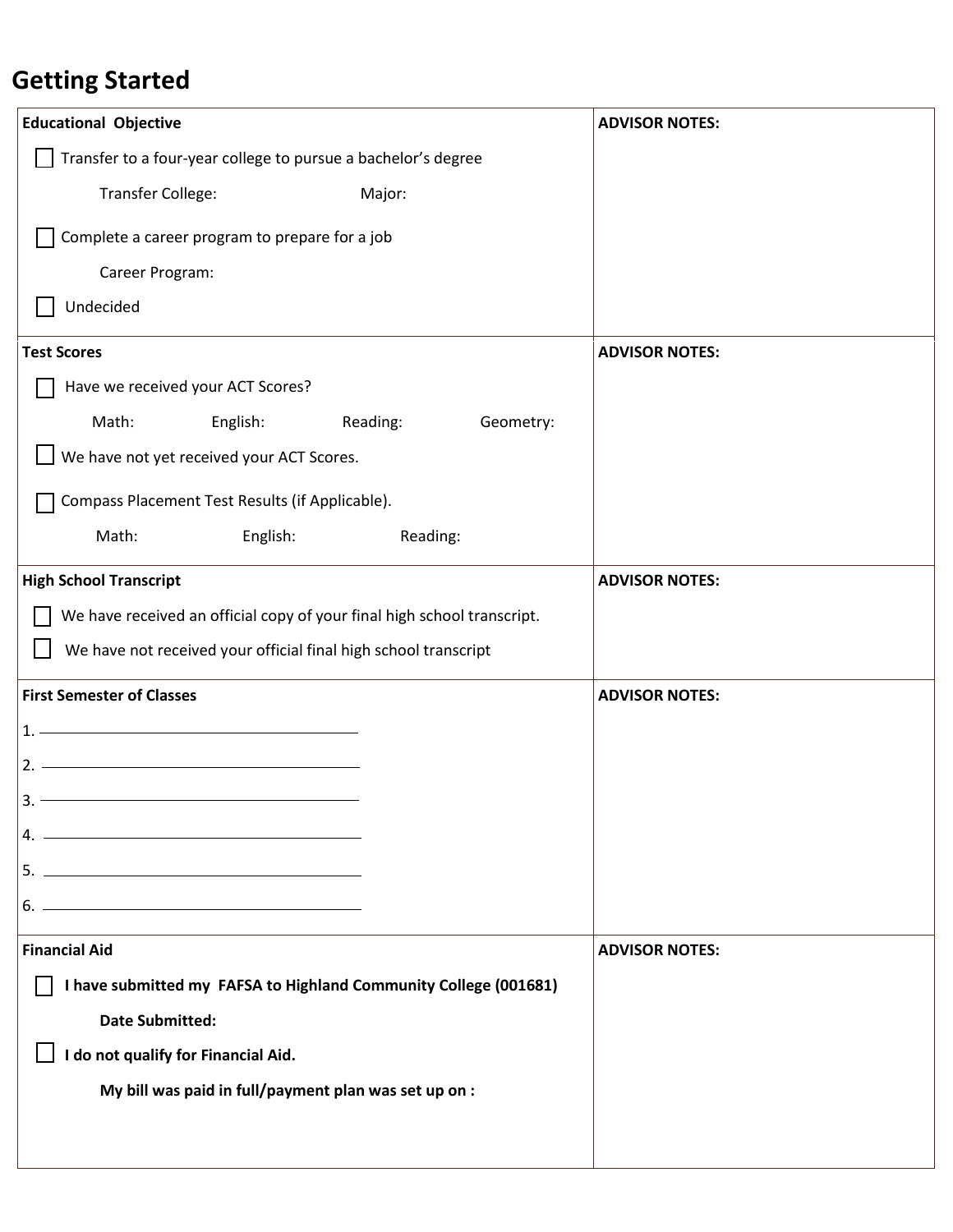## **Academic Advising Syllabus**

#### **GENERAL INFORMATION**

Office: Building H, Room 116

Phone: 815.599.3573

Current Advising Hours: By appointment Monday – Friday 8:00-5:00, walk-in hours (vary), or after hours by appointment

#### **MISSION STATEMENT:**

Student Resources is committed to assisting community members in the development of meaningful educational plans that are compatible with their life goals.

#### **ACADEMIC ADVISING DESCRIPTION:**

Academic advising is an educational process that, by intention and design, facilitates, students' understanding of the meaning and purpose of higher education and fosters their Intellectual and personal development toward academic success and lifelong learning (National Academic Advising Association, 2004)

#### **RESPONSIBILITIES:**

Advisors and students play an important role in the advising process. All advisors at Highland Community College are cross-trained and can assist students in learning about and exploring any major at HCC. Each advisor, however, serves as a liaison to certain academic areas.

#### *You can expect your Academic Advisor to:*

- Understand and effectively communicate curriculum, graduation requirements, and university and college policies and procedures.
- Listen to your concerns and respect your individual values and choices.
- Assist you in defining your academic, career, and personal goals, and assist you in creating and educational plan that is consistent with those goals.
- Be available to answer your questions through scheduled meetings, email, or when I am available.
- Provide you with information about educational opportunities outside of the classroom.
- Work with you to assess your academic performance and areas of strength to ensure they are consistent with your plans.
- Refer you to other campus offices as appropriate.
- Be courteous, polite, and patient.

#### *As an advisee, your advisor expects you to:*

- Schedule and attend advising appointments at least once per semester.
- Be involved in the advising process by being prepared to discuss your goals and educational plans during our meetings.
- Be open and willing to consider advice from faculty, advisors, and other mentors.
- Bring a list of questions to appointments and ask questions if you do not understand a topic we discuss during our meeting.
- Become knowledgeable of campus policies, procedures, and resources.
- Take primary and increasing responsibility for making your own decisions based on available information and advice.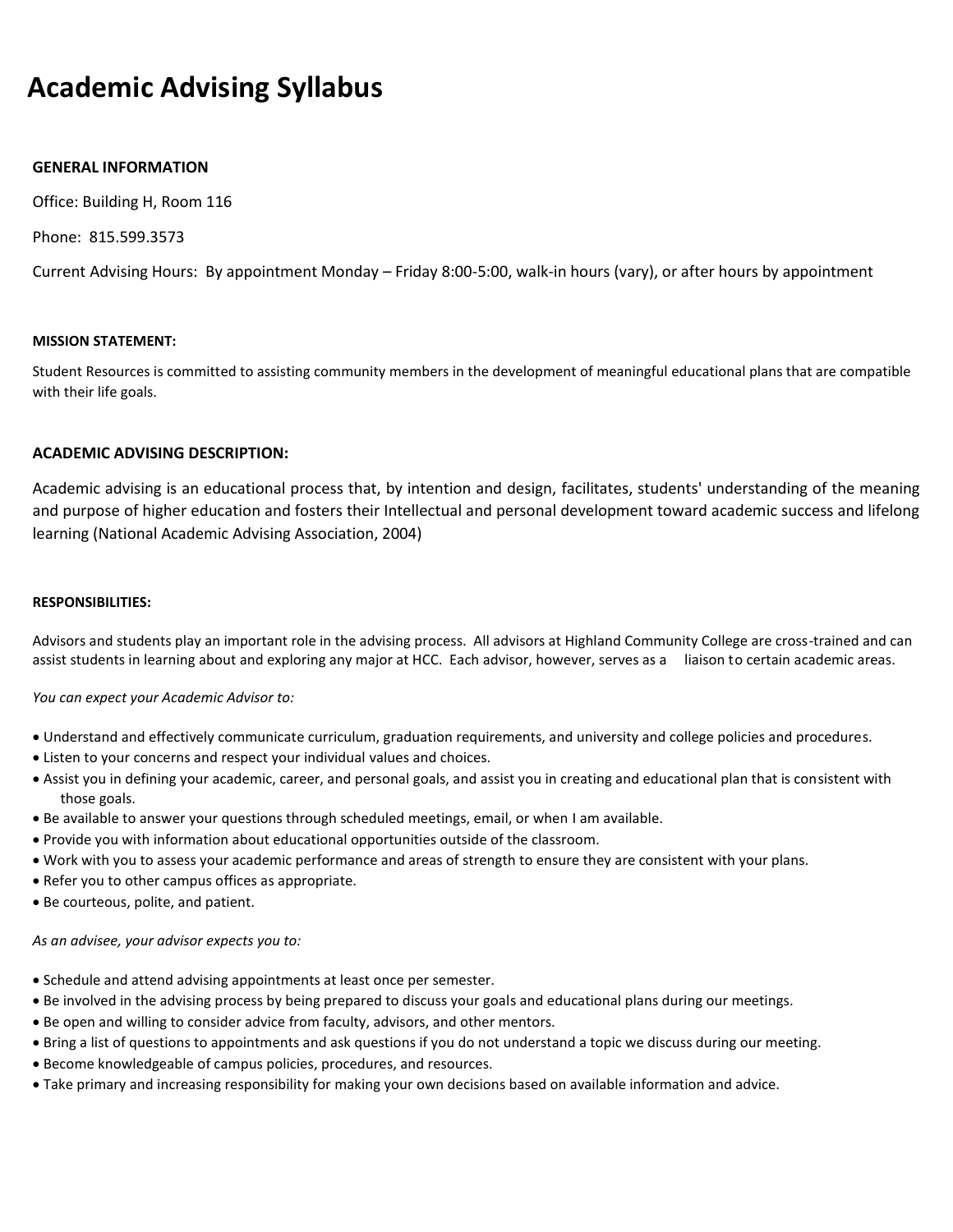## **Academic Advising Staff**

#### **My Academic Advisor is:**

#### **Beth Groshans**

Phone: 815-599-3573 Email: beth.groshans@highland.edu Assists with walk ins, special population: Athletes

#### **Thedford Jackson**

Phone: 815-599-3487 Email: thedford.jackson@highland.edu Majors: Accounting, Accounts Clerk, Automotive Mechanics, Auto Body Repair, Business Administration, Clerical Business, Cosmetology, Customer Service, Engineering, Engineering Technology, Nail Technician, QuickBooks Professional, and Tax Preparer

#### **See advisors**

Phone:815-599-3573

Majors: Graphic Design, Information Technology Health Care (Medical Coding and Medical Transcription), Nursing, Medical Assistant, Nursing, Paramedic/EMS, Pre-Chiropractic, Pre-Dentistry, Pre-Medical Technology, Pre-Medicine, Pre-Pharmacy, Pre-Veterinary, Theatre, and Web Design

#### **Vicki Schulz**

Phone: 815-599-3664 Email: vicki.schulz@highland.edu Majors: Agriculture, Art, Biology Education, Computer Science, Computer Technician, Criminal Justice, Desktop Publishing, Early Childhood Education, English, Equine Science, Information Systems, Music, Information Word Processing, Paraprofessional Education (Teacher's Aide), Professional Education, Physical Education, Undecided, Veterans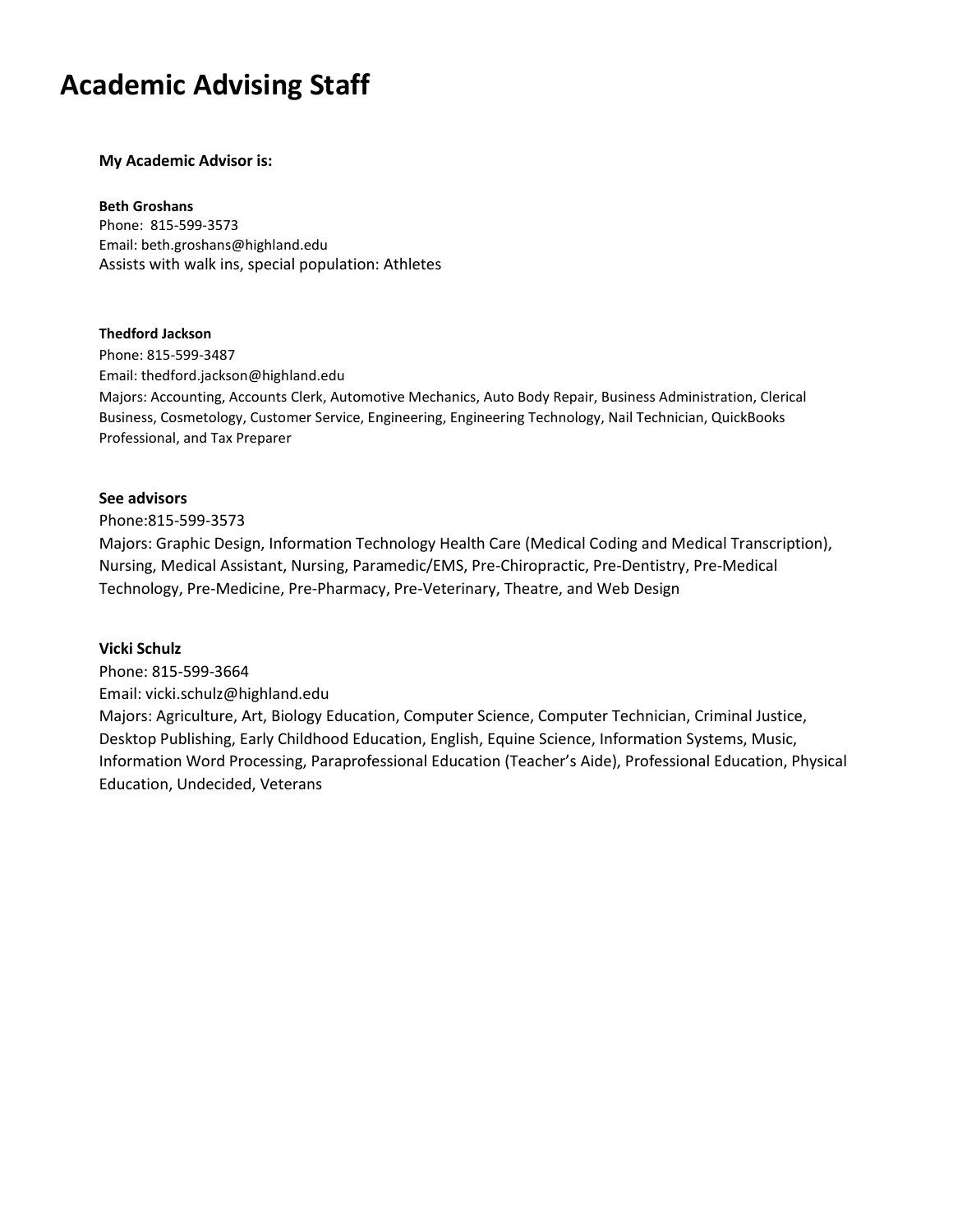# **Schedule Worksheet**

| Hour            | <b>Monday</b> | <b>Tuesday</b> | Wednesday | <b>Thursday</b> | Friday |
|-----------------|---------------|----------------|-----------|-----------------|--------|
|                 |               |                |           |                 |        |
| $8:00 - 9:00$   |               |                |           |                 |        |
|                 |               |                |           |                 |        |
| $9:00 - 10:00$  |               |                |           |                 |        |
|                 |               |                |           |                 |        |
| $10:00 - 11:00$ |               |                |           |                 |        |
|                 |               |                |           |                 |        |
| $11:00 - 12:00$ |               |                |           |                 |        |
|                 |               |                |           |                 |        |
| $12:00 - 1:00$  |               |                |           |                 |        |
|                 |               |                |           |                 |        |
| $1:00 - 2:00$   |               |                |           |                 |        |
|                 |               |                |           |                 |        |
| $2:00 - 3:00$   |               |                |           |                 |        |
|                 |               |                |           |                 |        |
| $3:00 - 4:00$   |               |                |           |                 |        |
|                 |               |                |           |                 |        |
| $4:00 - 5:00$   |               |                |           |                 |        |
|                 |               |                |           |                 |        |
| $5:00 - 6:00$   |               |                |           |                 |        |
|                 |               |                |           |                 |        |
| $6:00 - 7:00$   |               |                |           |                 |        |
|                 |               |                |           |                 |        |
| $7:00 - 8:00$   |               |                |           |                 |        |
|                 |               |                |           |                 |        |

Labs/Online Classes: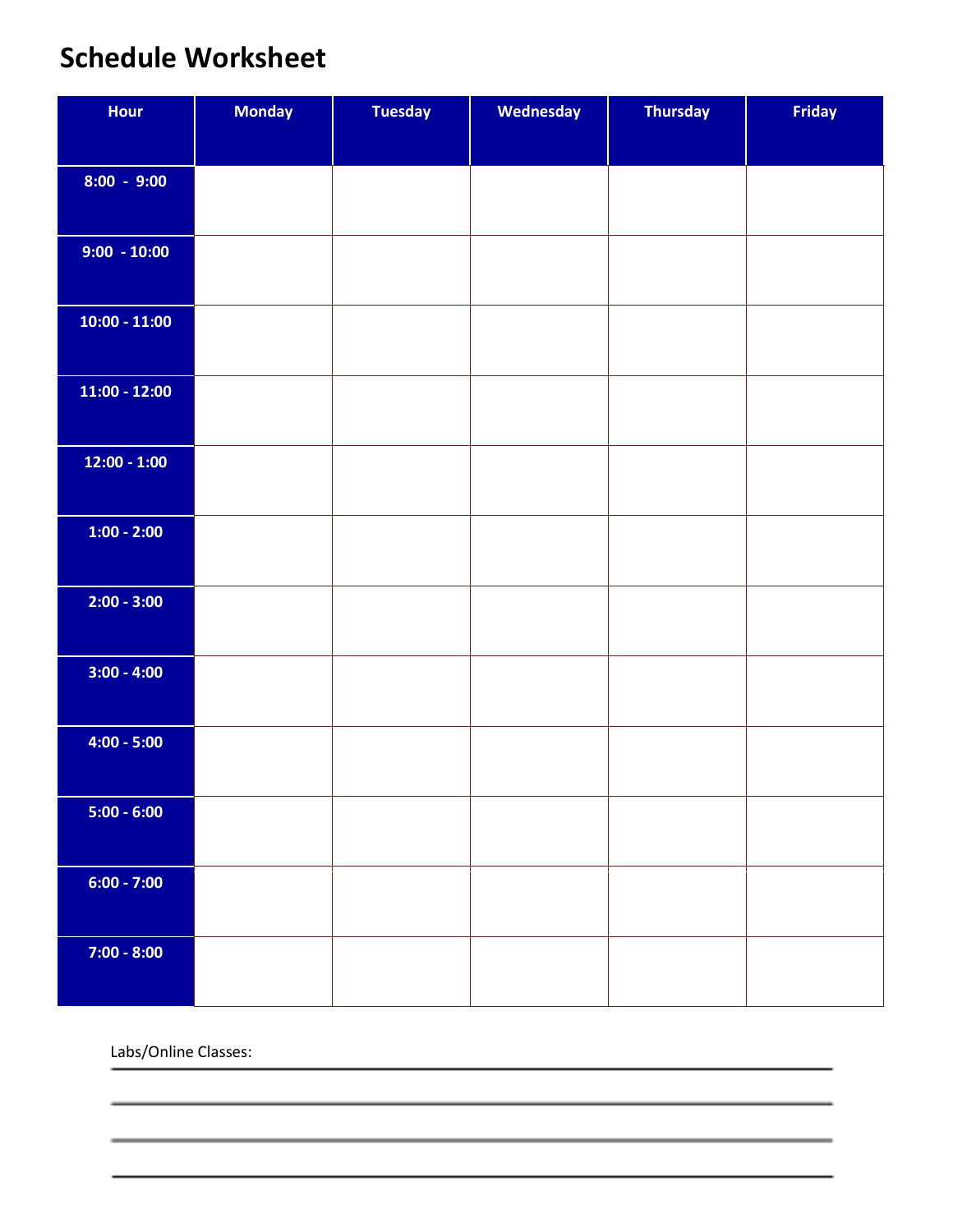# **Placement Testing Information (Prior to Advising Session)**

#### **Placement Testing**

The first step in Highland Community College's plan for student success is placement testing in reading, writing and math. By matching your first semester courses with your current skill levels, we can help you create a plan to reach your educational goals.

Placement testing is required of most students (see [ACT scores b](http://www.highland.edu/admissions/placementtests.asp#actscores#actscores)elow). All students seeking a degree/certificate or who have completed 12 credit hours of coursework that may apply to a degree are required to take the placement test. In addition, any student wishing to enroll in any courses with prerequisite requirements at Highland are required to take the placement test. Placement tests are free and do not require an appointment.

## **Placement Test Schedule**

Monday through Friday 8:30 a.m. - 2:30 p.m. in Student/Conference Center (Building H Room H –108B)

Tuesdays and Wednesdays there are extended hours from 2:30 p.m. - 5:30 p.m. in the Testing/Success Center (Building M Room 113)

#### **ACT Scores**

Highland Community College accepts ACT scores in lieu of placement test scores. The ACT scores must be current, with testing dates in the prior two years. Documentation of the scores must be presented at the time of placement testing. A photo ID will be required. Students pursuing credits under the high school articulation agreements must take the appropriate Highland Community College placement test.

- Reading ACT score 20 or above: No test required; ACT score less than 20: Reading test required
- Writing ACT Score 20 or above: English 121; ACT Score less than 20: Writing sample required
- Mathematics ACT Score 22 or above: No test required; ACT Score less than 22: Math test required
- Geometry ACT Score 10 or above Geometry requirement met; ACT Score less than 10 Must meet Geometry with high school or HCC courses

To best provide a quiet, professional and stress-free testing environment for our students, the following guidelines have been established:

- Photo identification is required for all testing.
- All electronic devices will be checked in and stored in the provided container.
- Snacks or drinks are not permitted in the testing areas.
- Children are not allowed into the testing lab.
- Unless specific accommodations have been made, the exams must be completed in one sitting.
- Please allow a minimum of 2 hours for testing.
- Scratch paper, pencils and a limited supply of calculators will be available.

For more information about placement tests, please call 815.599.3678. Students requiring special testing accommodations should contact the ADA Services at 815.599.3582.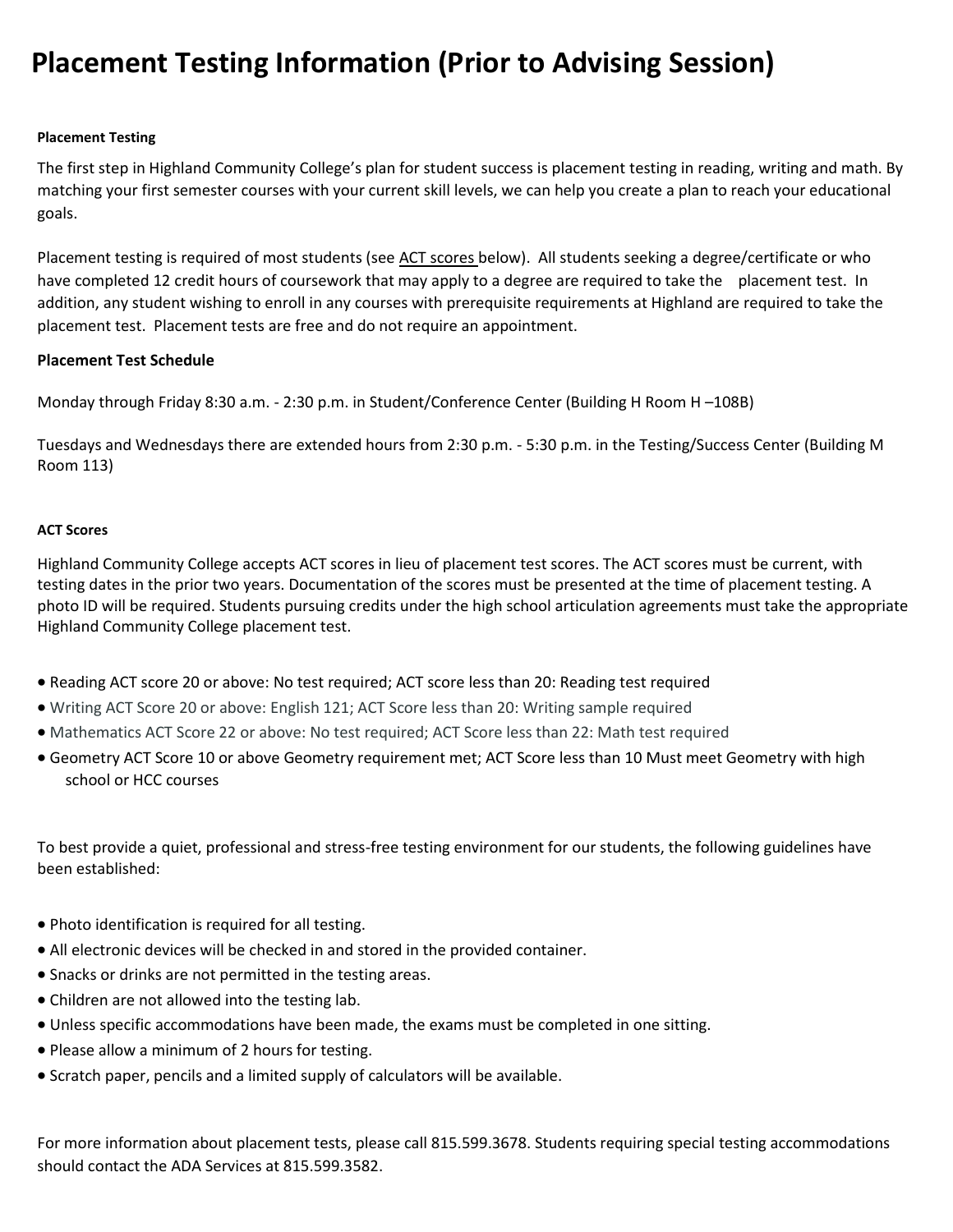# **Reading Hierarchy**





\*Reading courses do not count toward the required credits of any certificate or degree. Taking them is required based on the outcome of the reading placement test.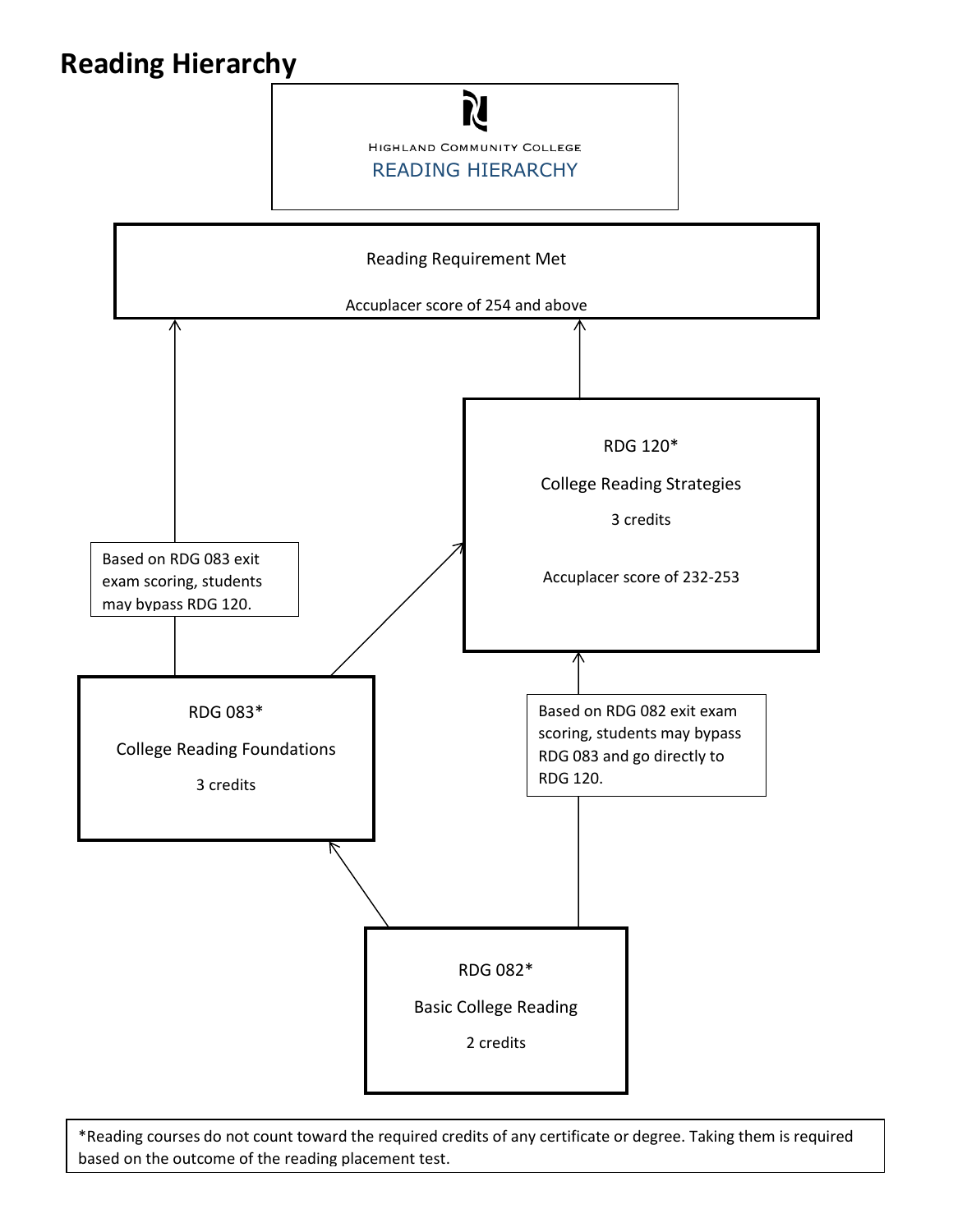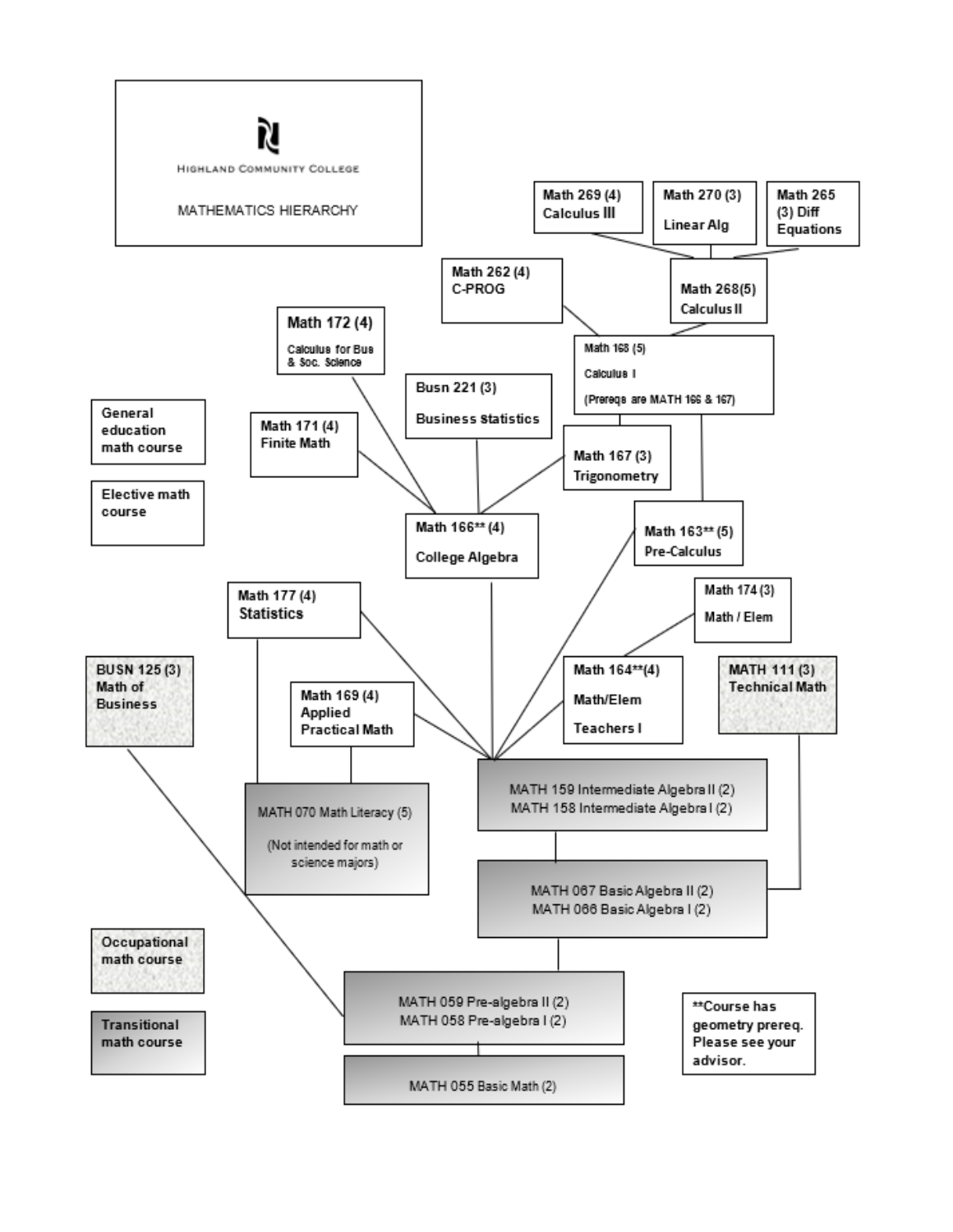## **Success Center**

#### **Success Center Information**

The Success Center is committed to providing quality programs, services, and curriculum that promote the academic success of all Highland students. The Center offers First-Year Experience Seminar, developmental communication skills courses, tutoring, and guidance and support through implementation of the American Disabilities Act. It is located on the first floor of the Marvin-Burt Liberal Arts Center, Building M and provides **free** academic support to any student enrolled in a course.

The peer-tutoring program offers individual content tutoring by students who have been recommended by Highland instructors. Peers may also function as study coaches, guiding students to find learning styles and study approaches that work for them.

Study groups and review sessions are also provided at student request. Staff members can provide students with diagnostic information about skill levels and may also assist individual students with study skills. To make the most of the Success Center's support services, please check the schedules listed below. Tutoring is also provided on an appointment basis. Students may call 815.599.3428 for information or to inquire about subjects not listed.

Th[e Writing Center](http://highland.edu/students/documents/Spring2014WritingCenterSchedule.pdf) provides walk-in individualized assistance to students, no matter what the writing assignment. Located in the College's Success Center, the Writing Center is staffed by full-time HCC English department faculty. Students are encouraged to bring in writing assignments from any class. The writing center is not open during the summer months.

Please visit www.highland.edu/Students/Success Center to view current tutoring and Writing Center hours.

#### **First-Year Experience Seminar**

The First-Year Experience Seminar, available to all students, facilitates successful transition to college and transferring on from college. The course is a transferable, two-credit hour course that is free of tuition.

#### **Math Achievement Center (MAC)**

Based on the results of the placement test, each student is placed into a math class in which s/he will be successful. The class could be MATH 055 (arithmetic), 058 or 059 (pre-algebra), 062 (geometry), 066 or 067 (basic algebra), 158 or 159 (intermediate algebra), or 166 (college algebra). The student may select the type of instruction s/he receives by enrolling in one of the three types of classes HCC offers. A lecture class is where the student will be in a classroom with other students enrolled in the same math level and an instructor will present the material at a specified pace. Testing will occur either in the classroom or in the Testing Center. The Math Lab is where the student can use computer software to look at videos, view power points, or use tools like "help me solve this problem" to learn the material or work from the textbook. An instructor is available for help. The Math Lab also offers mini-lecture times with the instructor with other students who are at the same math level. An online class is where the student will use the same software as the Math Lab or textbook to learn the information and will interact with a teacher via email. If a student elects the Math Lab or an online class, all testing will be on campus in the Testing Center.

Each of the courses (except MATH 062 and 166) is 8 weeks long and if a student elects the Math Lab or an online class, s/he can move through the material at a faster pace if s/he is able. If a student has paid tuition for two different 8-week math lab courses in one semester and completes 3 or more different math lab courses during that time, then the  $3^{rd}$ ,  $4^{th}$ , etc. courses are tuition-free. If a student has paid tuition for 2 different 4-week summer math lab courses and completes 3 or more different courses during that time, then the  $3<sup>rd</sup>$ ,  $4<sup>th</sup>$ , etc. courses are tuition-free.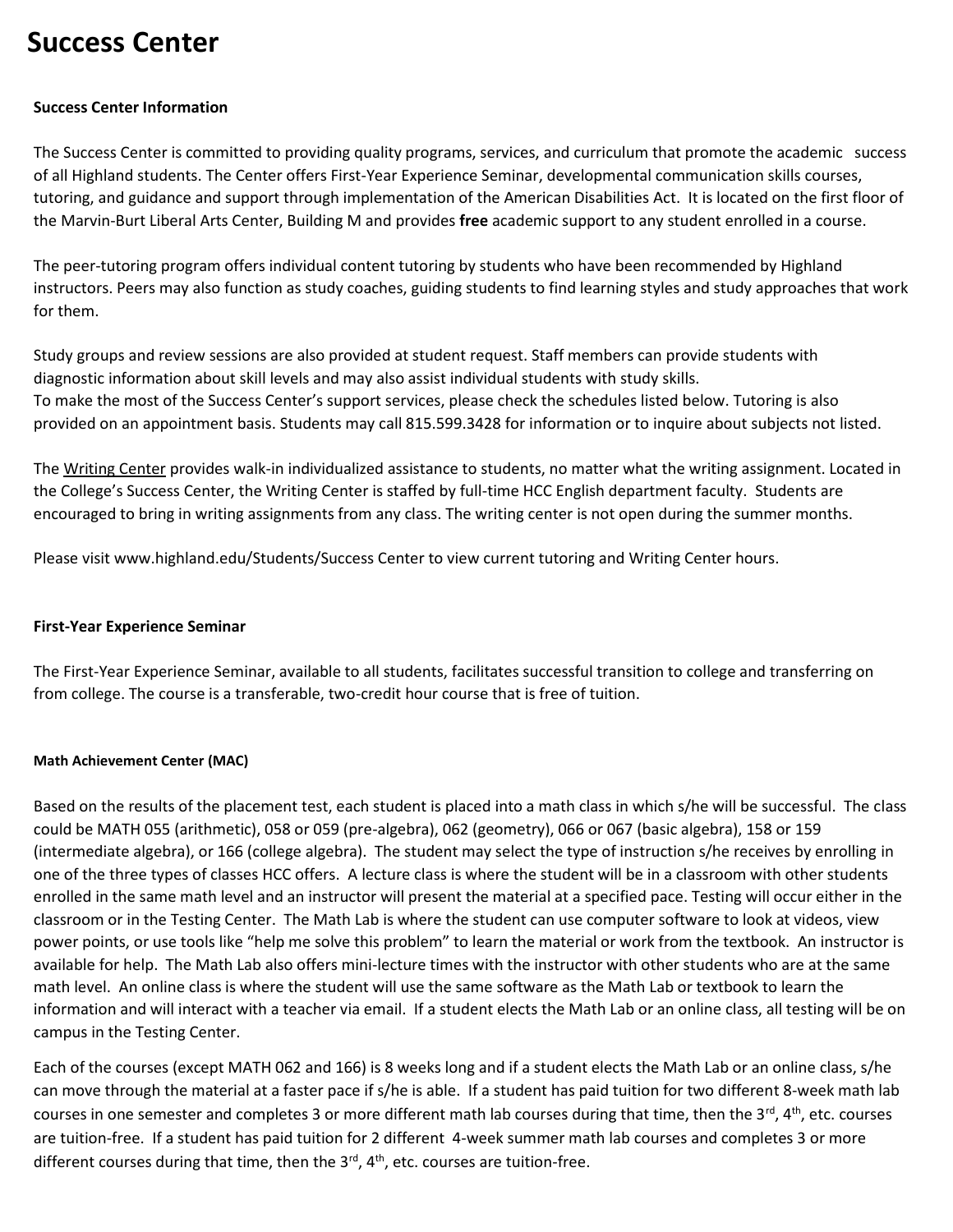Each of the courses is 8 weeks long and if a student elects the lab or an online class, s/he can move through the material at a faster pace if s/he is able. If a student has paid tuition for two different 8-week lab courses in one semester and completes 3 or more different lab courses during that time, then the 3<sup>rd</sup>, 4<sup>th</sup>, etc. courses are tuitionfree. If a student has paid tuition for 2 different 4-week summer lab courses and completes 3 or more different lab courses during that time, then the  $3^{rd}$ ,  $4^{th}$ , etc. courses are tuition-free.

A code is required for almost all of these courses in order to have access to homework and quizzes. Highland Community College partners with Pearson Publishing to offer a code for course material at the lowest retail price. Once a student registers for a course with a code, a charge will be on the student's Highland account the next business day.

## **Basic Communication and Reading Courses**

Courses in basic communication and college-level reading offer students the opportunity to improve their academic skills in order to benefit from college-level instruction. Basic communication courses emphasize the development of written communication skills. Focus is also placed on how the writing process can help the student become a better writer. Reading courses guide students through the skills necessary to be successful in the academic works and beyond.

#### **Fast Forward**

Fast Forward is a 5-week summer bridge program for students who want to improve their Accuplacer placement test score and potentially their math, writing, or reading course placement at Highland. Students will attend class once a week for 4 hours, review key concepts in their subject, and learn test-taking tips and tricks. Students will have the opportunity to gain critical skills, become more familiar with campus, and gain essential study skills toward their success as a college student. On the last day of class, the students will retake the Accuplacer test for possible advancement into higher level math, writing, or reading courses. Call 815-599-3678 for more information.

## **Testing Center**

Highland Community College's Testing Center, located in the Success Center (M-113), is dedicated to enhancing student learning and community offerings by providing comprehensive, accessible testing, and assessment services. The Highland Community College Testing Center provides testing services for Highland students and community members in a distraction-free environment. The Highland Testing Center offers tests such as CLEP, Placement Testing, Pearson Vue, and many others.

Katie Lehman, *Testing Center Coordinator*.

815-599-3680. [katie.lehman@highland.edu](mailto:liz.lillge@highland.edu)

#### **Student Worker Program**

As a current student at HCC, you may be able to work on campus. Most HCC student workers work an average of 10 hours/week, with an occasional opportunity to work up to 20 hours/week. Students must meet the following criteria to determine eligibility for on-campus employment:

Must be Federal-Work Study eligible (determined via completed FAFSA) Must be enrolled at least half-time

Must maintain a 2.0 GPA (waived for new students)

If you are interested in working on campus, please contact the Career Services office at 815-599-3678.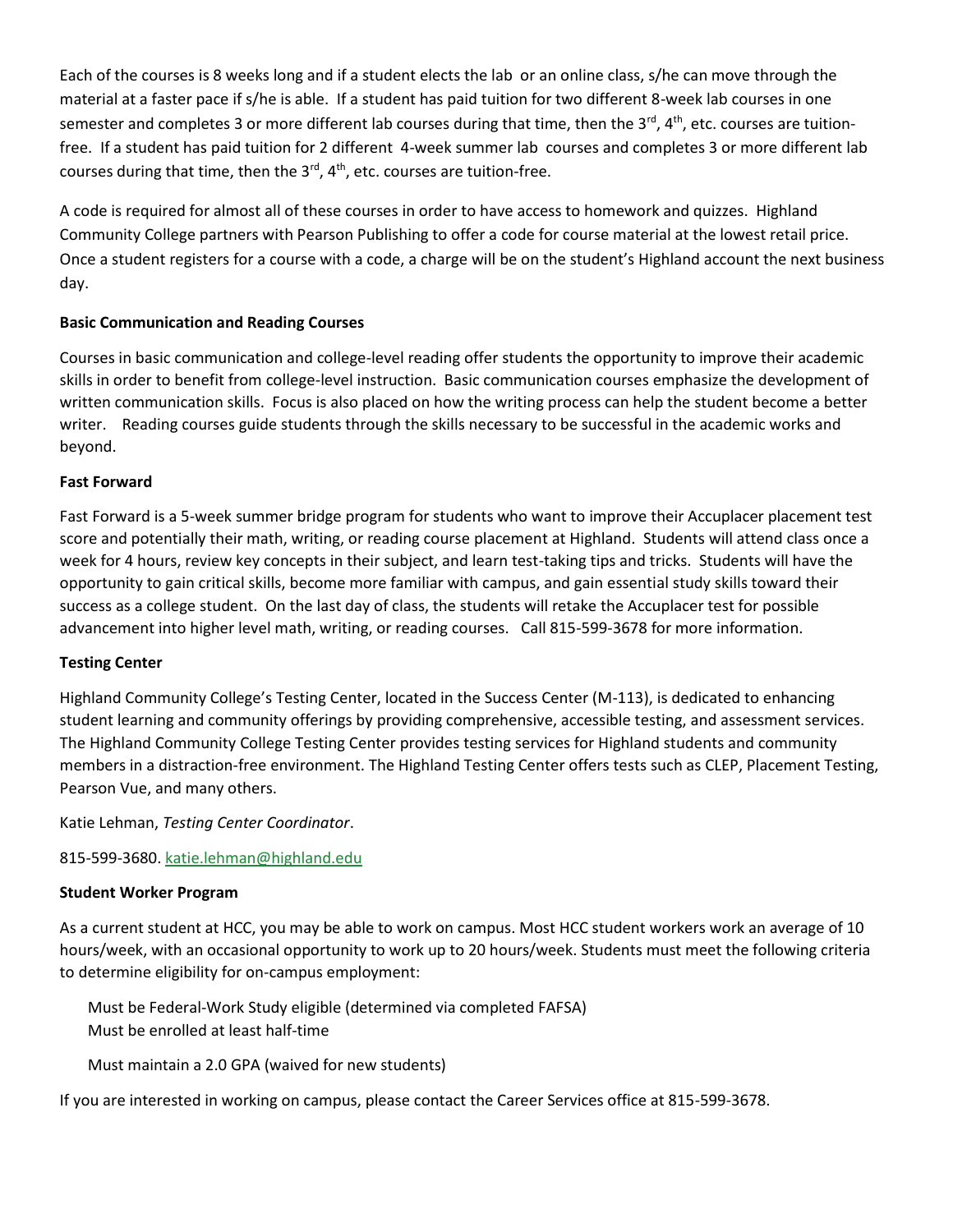## **ADA Services**

#### **GENERAL INFORMATION**

Office: Building M, Success Center

Phone: 815.599.3605, TDD 815.235.9584

#### **First Steps**

Students with disabilities become connected to ADA Services for many reasons. The most common reason is to put into place accommodations to reduce barriers that students are encountering or to provide access to the educational environment which are otherwise inaccessible. Through becoming connected, students are able to access the variety of resources available specifically for students with disabilities.

At ADA Services, we invite you to a Welcome Session through which you will be able to identify the most useful resources specifically for you. To schedule a Welcome Session, contact ADA Services. The staff at ADA Services works with the campus community to reduce barriers whenever possible. Accommodations are sometimes necessary when barriers cannot be removed in any other way. During a Welcome Session, students will be able to discuss with the Coordinator examples of barriers that they are encountering as well as examples of accommodations that have been employed in the past.

It is often useful for students to bring documentation with them to the Welcome Session, or to turn in documentation prior to attending it. Documentation typically contains information such as the student's diagnosis, who made the diagnosis, along with when, where, and how the diagnosis was made, as well as any historical information about how the diagnosis or disability has limited the student in daily life activities, including learning.

The mission of ADA Services is to create an accessible, inclusive, sustainable learning environment, where disability is recognized as an aspect of diversity that is integral to the campus community and to society.

The goals and objectives of ADA Services are to:

- Promote and facilitate access through creative outreach and training, collaborative partnerships, innovative Programs, and pro-active solutions;
- Create inclusive environments by engaging and supporting the campus community in progressive system change;
- Increase the recruitment, transition, retention and graduation of students with disabilities;
- Consult regarding reducing barriers for persons with disabilities; and
- Ensure the effective delivery of accommodations.

ADA Services is a part of the Success Center and students with disabilities are an important part of the diversity at HCC and we encourage you to become actively engaged with your learning experiences at Highland. Any time you have questions or concerns, you are welcome to contact any one of the staff within ADA Services.

#### **ADA Services Staff**

**Barb Statdfield, Coordinator of Disability Services**  Phone: 815.599.3605 Email: [barb.statdfield@highland.edu](mailto:marcelle.jones@highland.edu)

**Carolyn Petsche, Director of Learning & Transitional Education Services**  Phone: 815.599.3577 Email: [carolyn.petsche@highland.edu](mailto:carolyn.petsche@highland.edu)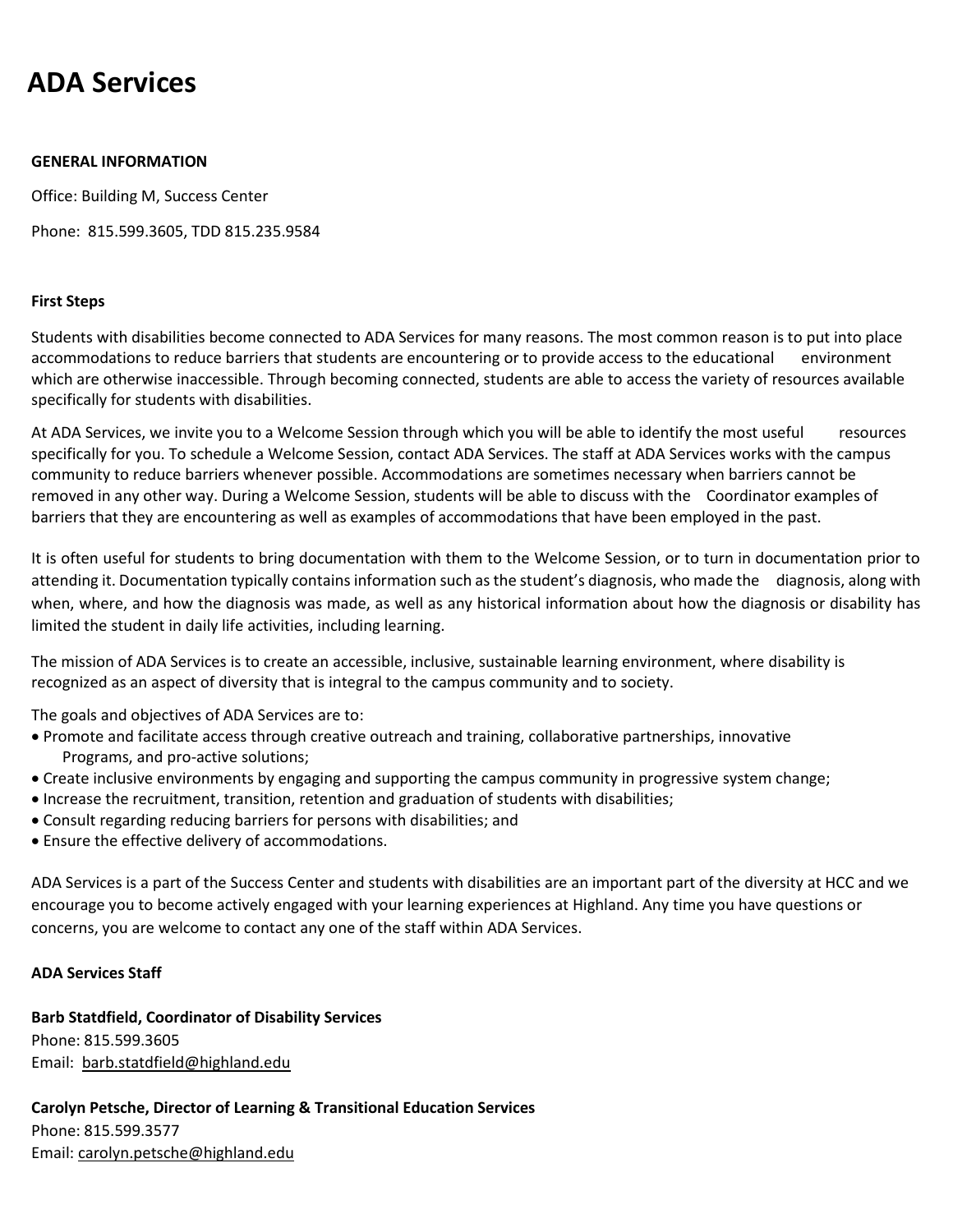## **Online Resources**





R.O.A.R. (Registration and Online Access to Records) is the student information and online registration program. This is where students can locate final grades, request transcripts and print semester schedules. R.O.A.R. is accessed with students' 9-digit User Id (9000#) and password.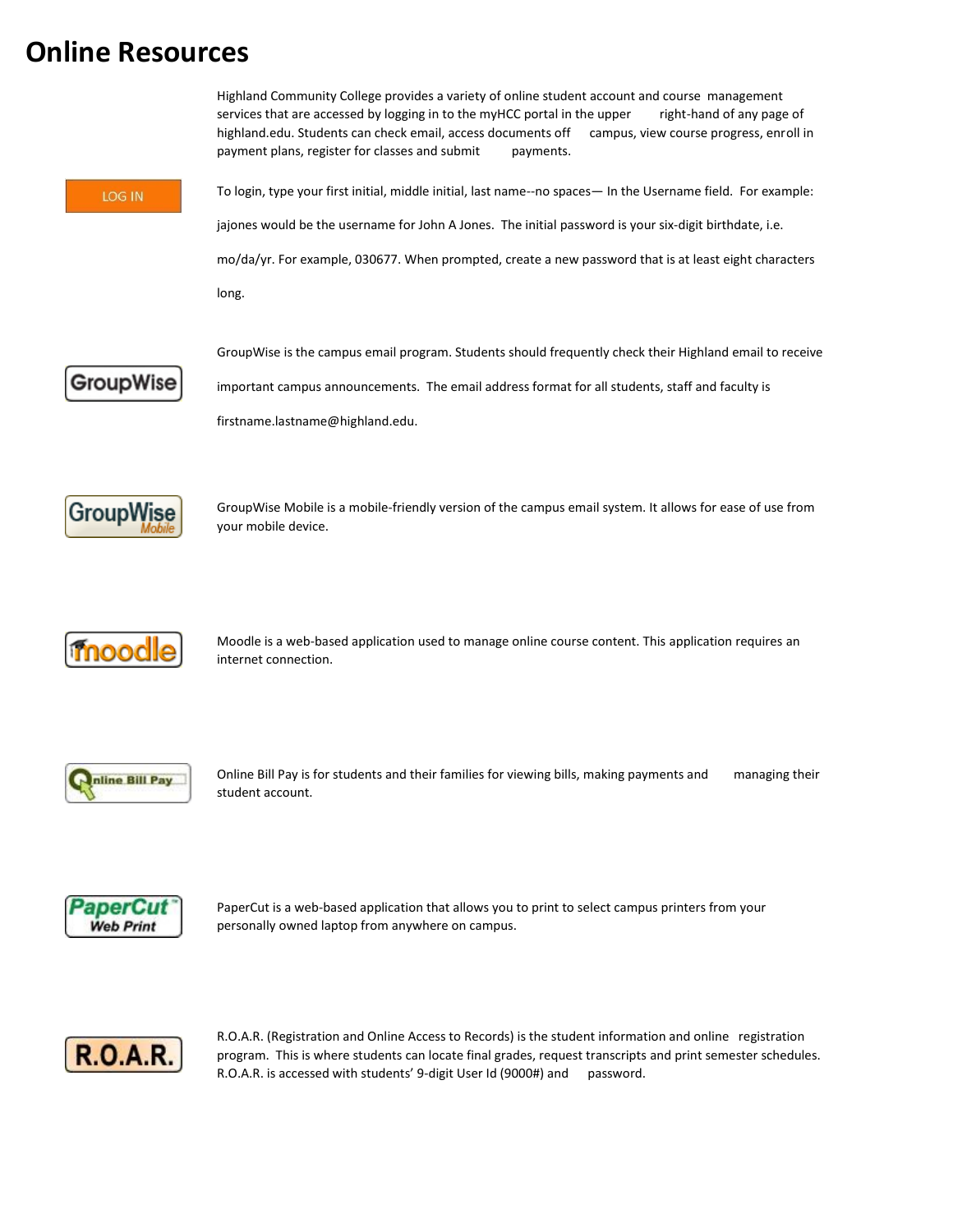# **Online Bill Pay**

## **It's Easy, Secure, Convenient, Fast and best of all…It's "Green"!**

Short on time? Pay your bill online using Highland Community College's new online bill payment service. Online Bill Pay gives you, or anyone you choose, convenient access to view and pay your bill.

Easy – Gain immediate access to your current bill, your current account balance, and unbilled student activity. You are only a couple clicks away from viewing your bill and making a payment. And it's easy to give your parents – or anyone else you'd like – access, too.

Secure – Pay online using a credit card or electronic check knowing your information is secured using industry standard protection.

Convenient – Want to know when a new statement is available? [Check your email.](https://idp.highland.edu/nidp/idff/sso?RequestID=idvpdJyS6YDrUkMpkFS31l-BZ64gY&MajorVersion=1&MinorVersion=2&IssueInstant=2010-02-26T20:05:44Z&ProviderID=https://gateway.highland.edu:443/nesp/idff/metadata&RelayState=MQ==&consent=urn:liberty:consent:unavailable&ForceAuthn=false&IsPassive=false&NameIDPolicy=onetime&ProtocolProfile=http://projectliberty.org/profiles/brws-art&target=https://login.highland.edu:443/&AuthnContextStatementRef=secure/name/password/uri) Want to make a payment during a study break at the library? No problem. Access your student bill through a web browser anywhere, anytime.

Fast – Scrambling to meet payment deadlines is a thing of the past. Payments made through our eBill system will update your student account in real-time. Or, set up automatic payments from your bank account or credit card and there is no need to worry about missing a payment.

Green – We are reducing wasteful paper bills with Online Bill Pay.

#### **Payment Plan Deadlines**

Registering for your classes early is the single best way to secure the classes that you want. Better yet, it allows for lower payment amounts spread out over a longer period.

If you are eligible to receive financial aid and your charges are covered in full, you do not need to set up a payment plan. To determine your financial aid eligibility status, log in to Online Bill Pay.

If your charges are not covered in full, you must pay the balance, set up a payment plan or secure another form of aid by the next deadline date.

You must set up a payment plan before your deadline date to avoid being dropped from your classes. Payment plan availability is based on the date you set up your plan. You must be registered for classes before setting up a plan.

Please be sure to set up a payment plan. Simply making a payment by the deadline date will not secure your classes. **Sample Payment Plans**

For the Fall 2020 semester, there are three payment plans available each month from April—August. However, once August hits, there will only be two payment plans available. All of the payment plans have a payment plan fee that must be paid when you enroll in the plan. Depending on the plan you choose, the payment plan fee will either be \$25.00 or \$50.00.

Examples: Fall 2020 One-Half Now, One-Half by 9/15/2020 (available each month)

Fall 2020 April Six Equal Installments (open 4/13-4/30 2020) Fall 2020 April Deferred Five Equal Installments (open 4/13-4/30 2020) Fall 2020 May Five Equal Installments (open 5/1-5/31 2020) Fall 2020 May Deferred Four Equal Installments (open 5/1-5/31 2020) Fall 2020 June Four Equal Installments (open 6/1-6/30 2020) Fall 2020 June Deferred Three Equal Installments (open 6/1-6/30 2020) Fall 2020 July Three Equal Installments (open 7/1-7/31 2020) Fall 2020 July Deferred Two Equal Installments (open 7/1-7/31 2020)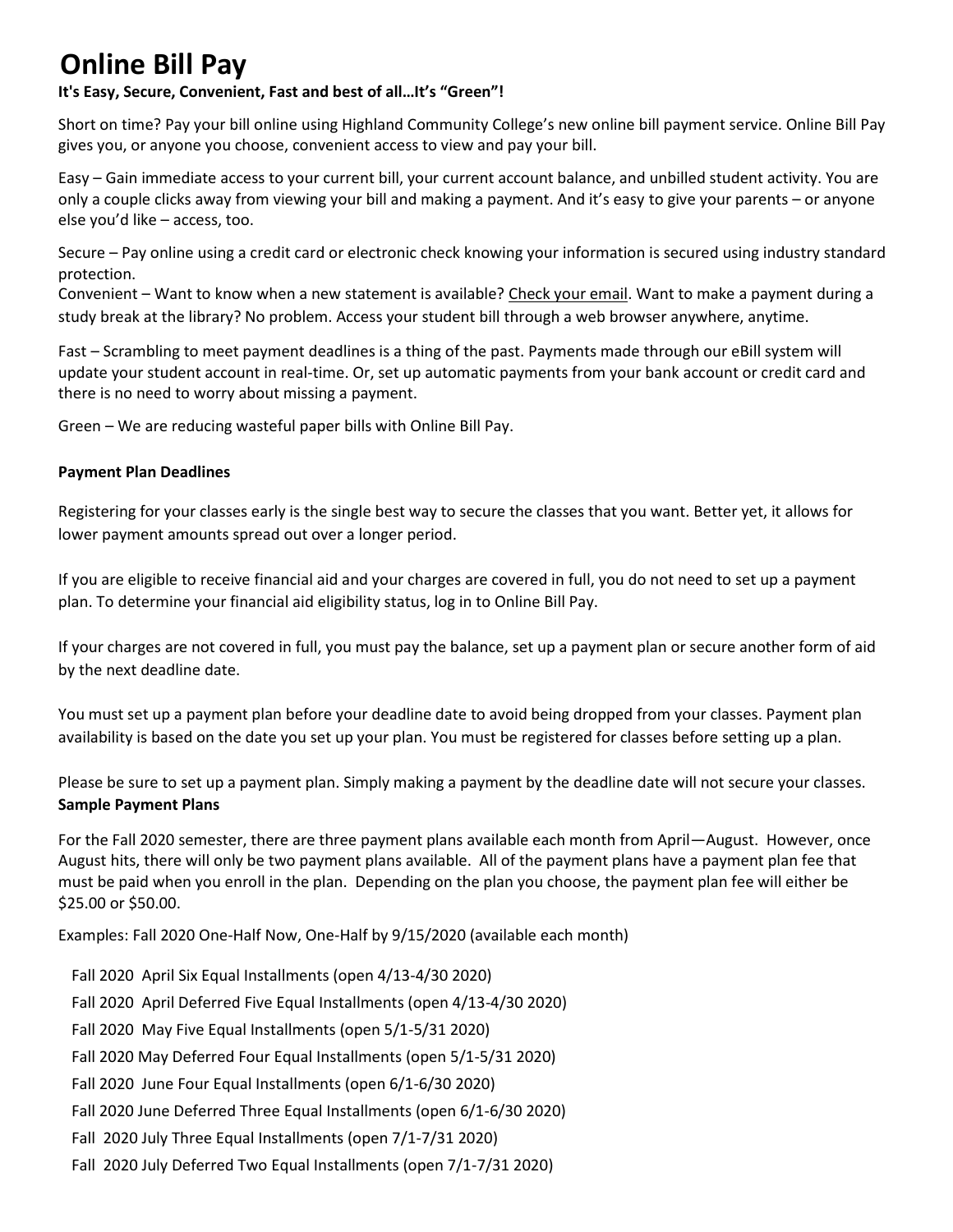# **FAQ's About Online Classes**

#### **What is an online course?**

HCC online courses are regular, college-level courses delivered over the Internet. Students interact with the instructor and other students using a variety of communication tools, including email, discussion boards, and other web technologies. Plan to spend as much time doing online coursework as you would a face-to-face course. For example, plan on spending three hours on coursework per credit hour.

Course materials are delivered completely online (may require an on campus orientation and/or proctored exams) When Registering for an online course, look for letter Y section, as this letter will let you know which courses are online and which ones are not..

#### **What is a hybrid course?**

"Hybrid" or "blended" are names commonly used to describe courses that combine face-to-face classroom instruction with online learning. A significant portion of the learning activities take place online and time spent on instruction that traditionally occurs in the classroom is reduced but not eliminated. This allows the student flexible scheduling, while maintaining the face-to-face contact with the instructor and classmates that is typical of a more traditional course. Face-to-face segments of the course are set by the instructor, usually at the beginning of class.

## **Are online or hybrid course easier than a regular course?**

Most students agree that online courses are very challenging. The content of the class is the same as a regular class though you are not tied down to a traditional schedule. The courses potentially require more reading on your own time and more writing, as well.

#### **When do online courses start?**

Online courses begin the first day of each semester. Be ready to log in and do work on the first day of class. You will have access to your course a few days before classes start, so use that time to become familiar with your course web site. You should email your instructor within a week prior to the start of class. Be prepared for your course. Have required materials, including the textbook, by the first day of class.

#### **Can I work ahead in my online course?**

In general, online courses at Highland follow a schedule, just like traditional classes. Working ahead must be approved by the instructor, and is done at the discretion of the instructor.

#### **How do I buy my books for an online class?**

Textbooks for online courses are available at the Highland bookstore. You may also search for your books through online booksellers. If you choose to use such retailers, remember to order your books early to receive them for the start of your course. Be sure to check all information, including the ISBN, to order the correct text. Do not order International editions. They are not the same and will have a different ISBN

#### **What is an Open Computer Lab?**

While some computer labs on campus are reserved for classes. An open computer lab is a place where students can go to use any available computer to work on assignments, use the internet, or use any of the available programs on the a computer for personal use. The two open computer labs which are available at Highland are the library and room T-139 in the Technology Center. Each of the open labs have staff available to assist you with any questions you may have during their hours of operation.

#### **How do I withdraw from an online class?**

You may withdraw from an online class with a grade of "W" after the add/drop period and before the deadline to withdraw. Please see the college catalog (on the "Quick Links" tab) for more information. You may withdraw from an online course by completing the [Request to Withdraw From an Online Class](http://highland.edu/admissions/withdrawal.asp) form.

#### **How do I get help?**

For course-specific questions, contact your instructor. If you don't know how to contact your instructor, or you have general question about online or hybrid courses, call the Academic Technology Resource office at x3403 on campus or 815.599.3403 off campus, 8:00 a.m. to 8:00 p.m. Monday through Thursday and 8:00 a.m. to 4:00 p.m. on Friday. You may also stop in T146 or email [InstructionalTech@highland.edu.](mailto:InstructionalTech@highland.edu)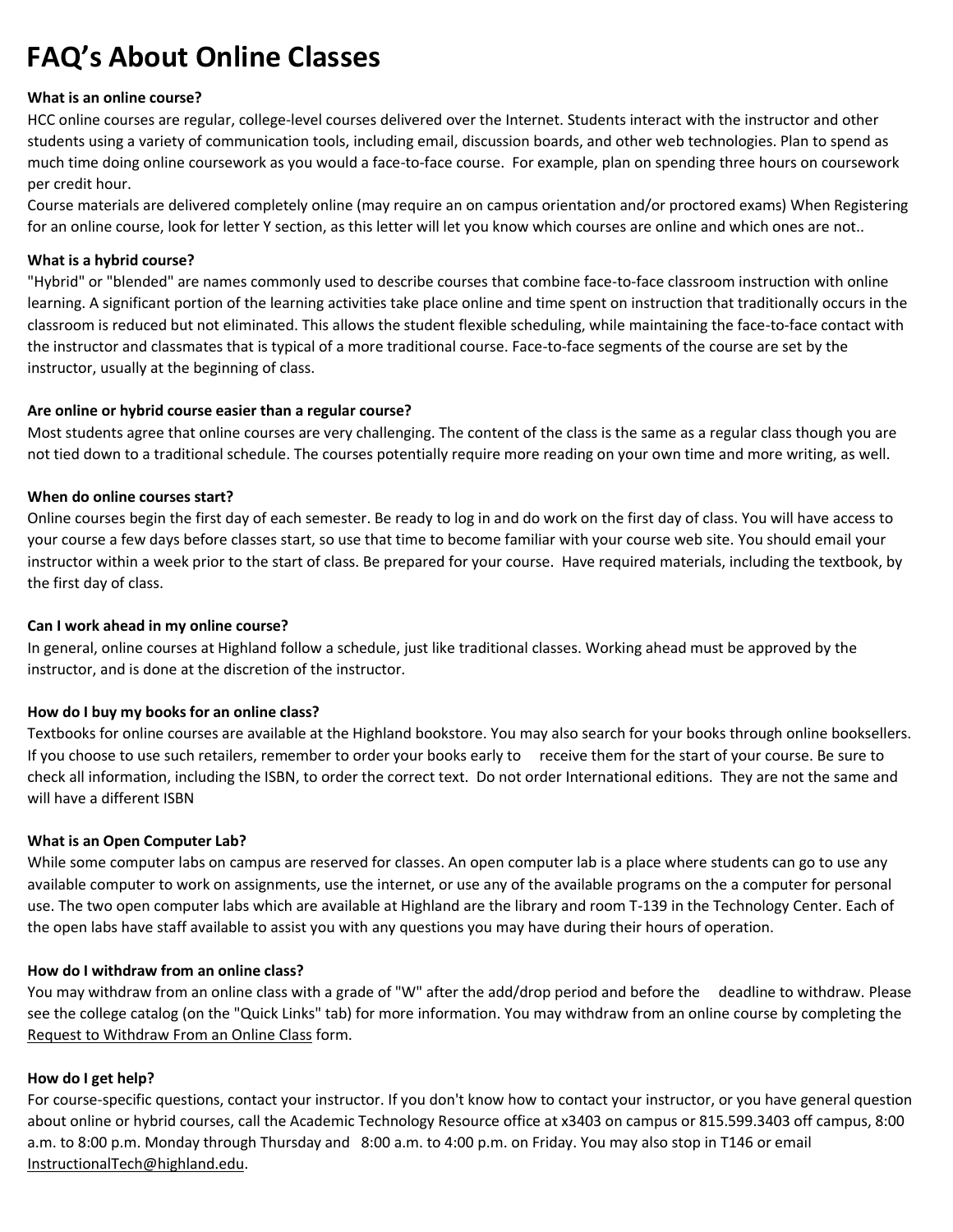# **Transferring**

#### **Tips for Transferring in the State of Illinois**

• Research colleges and universities (plan early).

• Attend Highland Community College, College fair in October. Attend a First Year Experience Transfer Workshop (fall and spring semester)

• Meet with a Highland Community College Student Advisor to select the best courses for you and your transfer institutions. They can answer questions thoroughly, direct you to outside resources and help guide you through the higher education process.

• Contact the college or university representative you are considering transferring to.

• Review your admissions, financial aid, registration and housing package (know deadlines and dates).

• Maintain a High GPA. Higher grades lead to more choices. Having a high GPA could also help with competitive admissions requirements and criteria.

• Helpful websites: [www.Itransfer.org](http://www.itransfer.org/) and<https://www.transferology.com/state/il?all>

#### **Tips on your Visit**

- Request to speak with staff or faculty
- Go on the campus tour
- Take pictures and notes
- Request to attend a class and eat in the dining hall
- Consider spending the night (if possible)
- Check out the college website or school newspaper (more information about the college)
- Most important: Be prepared to ask questions [\(http://nsse.indiana.edu/html/pocket\\_guide\\_intro.cfm\)](http://nsse.indiana.edu/html/pocket_guide_intro.cfm)

#### **When to apply**

- Some colleges and universities will allow you to apply a year in advance
- Know the college or university deadlines and submission dates
- Most colleges and universities have an application fee and fee waiver (ask about the fee waiver)

#### **What information to send**

- Check each college's application process
- Send official transcripts from each college you attended (not just the last college)
- Some schools may require your high school transcripts or GED certificate
- Remember to send updated transcripts

**Reach out to the Highland Community College Student Advisor Office 815-599-3573**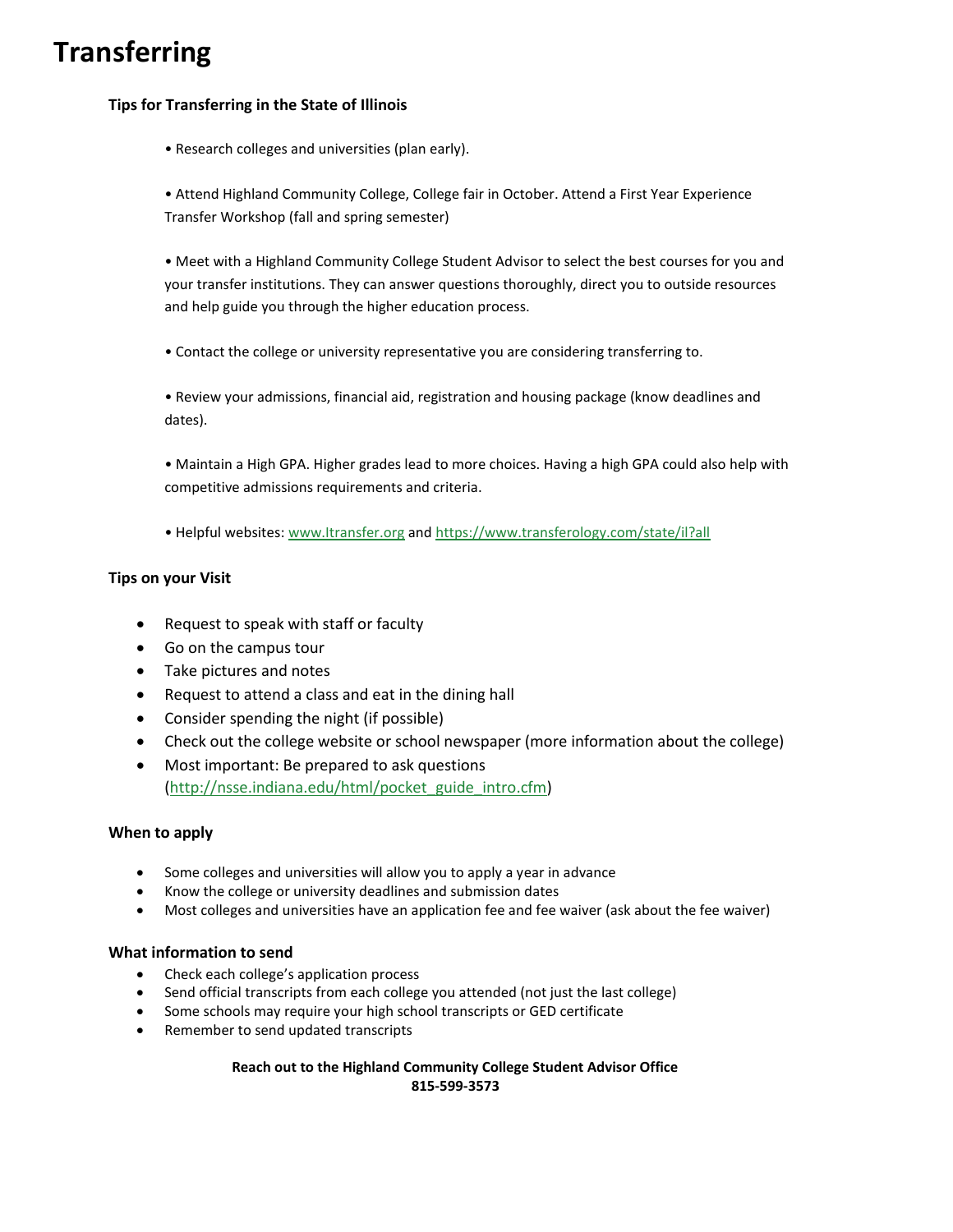## **Campus Vocabulary**

**Academic Advisor:** Make an appointment with your advisor to discuss scheduling classes, transferring credits, future goals and any other questions you may have.

**Admissions Office:** The admissions office is where you send your application, admissions fee and any official transcripts to be evaluated. Advisor: Talk to an advisor about your degree program, course schedule, transfer credits and professional goals. Your advisor can also help you with any other questions you have regarding your degree.

**Audit:** Auditing allows you to attend a course to gain information without being expected or required to do the assignments. Audited courses do not earn you a grade and do not count toward your degree requirements, but the course does appear on your transcript.

**CLEP:** CLEP (College-Level Examination Program) exams are distributed by The College Board and can be used to fulfill requirements of your degree.

**Certificate:** A specific number of classes in a vocational or technical area to prepare for a job in a specific career.

**College Catalog:** Identifies the academic policies, student services information, programs of study and course descriptions in effect for the years indicated. It is available as a paper copy or online.

**Degree:** To earn a degree, students must complete 62+ credit hours towards an Associate of Arts, Associate of Science, Associate of Applied Science or Associate of Engineering Science

**Drop:** Remove yourself from a course. You will not be dropped simply by not attending. If you drop a course within the first 10 days of a 16 - week course or the first 5 days of an 8 - week course, it will not impact your GPA (see below), and you will receive a refund for the course.

**FERPA:** The Family Educational Rights and Privacy Act is a federal law that protects the privacy of student education records. Educational institutions must provide students with access to their records, an opportunity to seek to have the records amended and some control over the disclosure of the information from the records.

**Federal Loans:** Apply for Stafford/Perkins loans to help pay for school. The first step is to file your FAFSA. You have to pay loans back, so only borrow what you need.

**Full-Time:** To be registered in 12+ credit hours in the fall and spring semesters and 6+ credit hours in the summer semester.

**Grade Point Average (GPA):** The average of all grades received her term. GPA is figured out by calculating an average of grades, using 4 for an A, 3 for a B, 2 for a C and 1 for a D. A minimum GPA of a 2.0 is required to be awarded a degree or certificate.

**Grants:** Colleges award free money based on the results of your FAFSA information: To fill out your FAFSA, visit www.fafsa.gov.

**Illinois Articulation Initiative (IAI):** The Illinois Articulation Initiative works best for students who know they are going to transfer but undecided on the college or university that will grant their baccalaureate degree. IAI is a statewide GECC transfer agreement, which is valid among more than 100 participating college or universities in Illinois including HCC. This agreement allows for participating colleges and universities to accept a package of lower-division general education requirements (IAI GECC) in lieu of their own comparable coursework. By completing the IAI GECC, students can transfer to another participating institution and have their general education requirements for a bachelor's degree satisfied. To learn more, please visit the IAI website www.itransfer.org.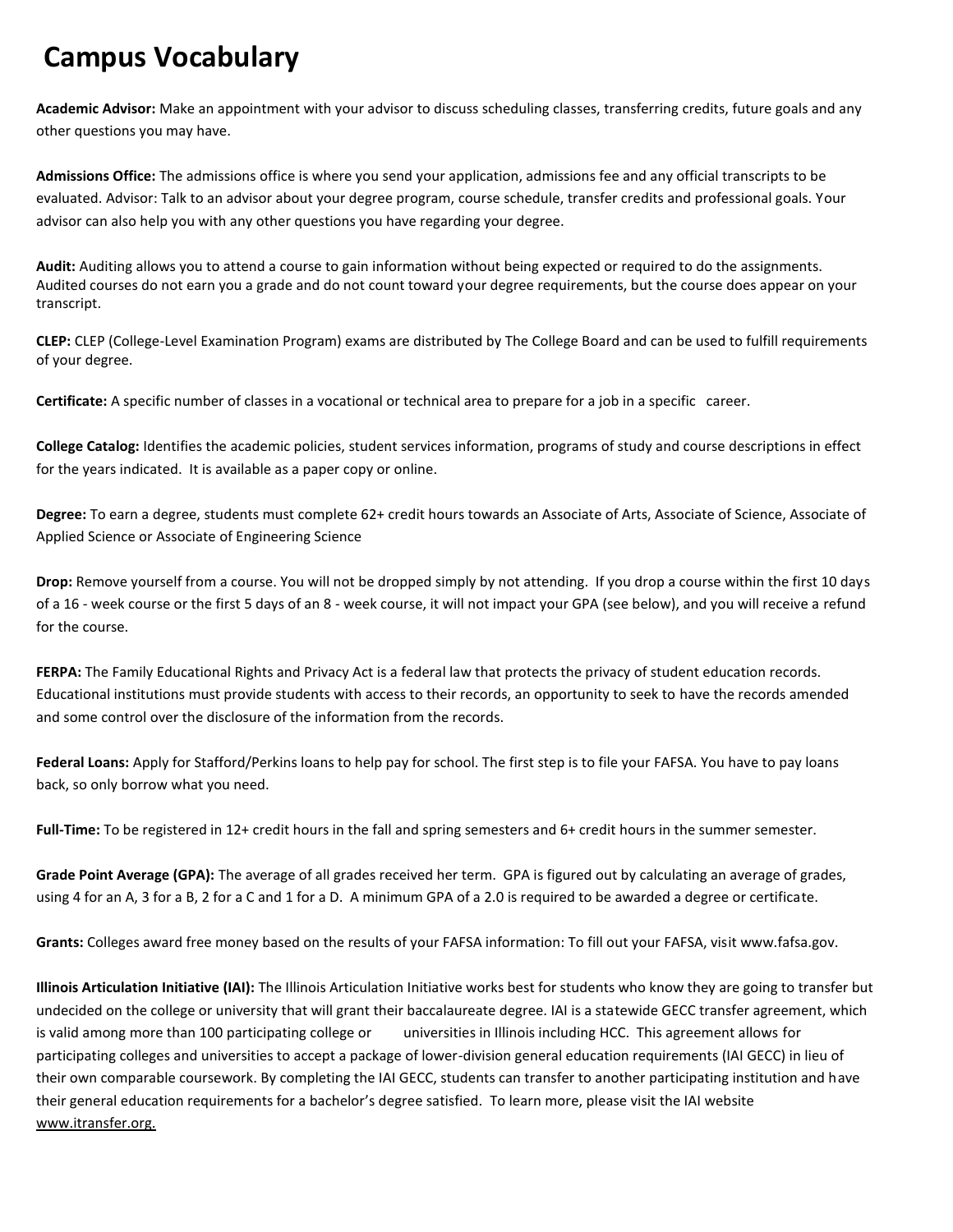**Major:** A specialized field of study that you choose to pursue in seeking a degree. Majors can be changed, but be sure to work with your academic advisor to ensure you are completing the required course work based on the major you are pursuing.

**Official Transcript:** Transcripts from the institution that are stamped and sealed. Ask for one from the Admissions and Records Office!

**Prerequisite:** A specific requirement or course that must be successfully completed before in enrolling another course. For example, English 121 is a prerequisite for English 122.

**Private Loans:** Loans from banks or other loan companies. Again, you have to pay these back, so only borrow what you need.

**Part-Time status:** Generally, part time is when you are enrolled in one to five credit hours of study, usually one to two courses depending on the credit hours assigned to each.

**Scholarship:** A financial aid award to help for college. It does not have to be repaid. Highland scholarships are available through the Foundation Office and are typically have a deadline date of April 1st.

**Transitional Courses:** Courses that prepare students for college-level courses. They do not transfer, and they may impact your financial aid.

**Unofficial Transcript:** A transcript is unofficial if you have opened an official one, or if it's just a list of your courses with the corresponding grades and credit hours that you requested from the college or downloaded off the Web.

**Withdraw:** When you withdraw from a course, you must either fill out a course withdrawal form or use your school's online withdrawal system. The course you withdraw from will not impact your GPA; however, you will not receive a refund for withdrawing from a course.

**YMCA Membership:** When students are registered at full-time status, they receive a free membership to the YMCA.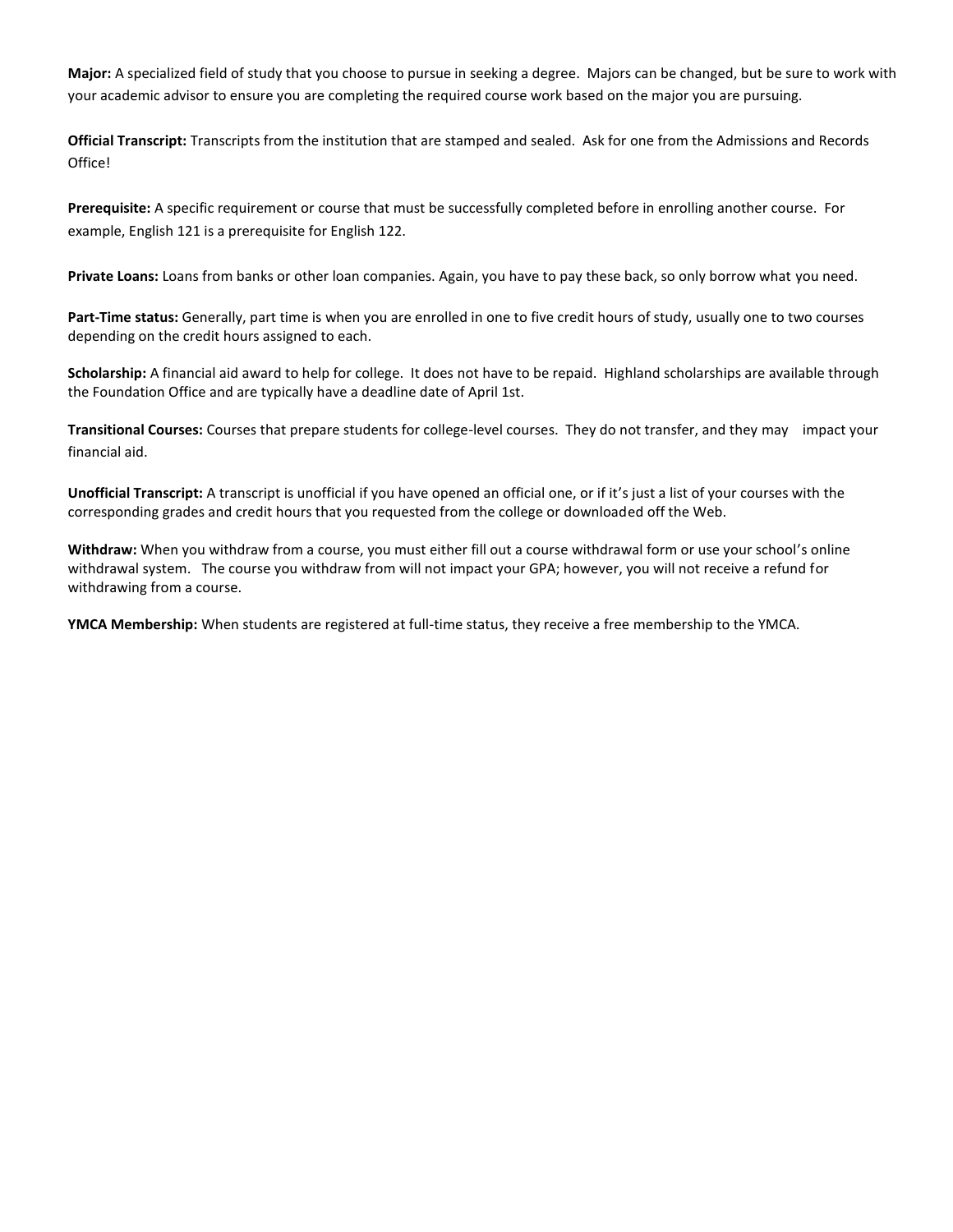#### **Academic Calendar**

Fall 2020

#### **Contact Us**

Admissions: 815-599-3414, Bldg. H, 2<sup>nd</sup> floor

Financial Aid: 815-599-3519 815-599-3519, Bldg. H, 2nd floor

Student Services: 815-599-3573, room H-116

Career Services: 815-599-3536, room H-109

Project Succeed: 815-599-3583, room M-112

Success Center: 815-599-3446, room M-147

Library: 815-599-3539, Bldg. M, 2<sup>nd</sup> floor